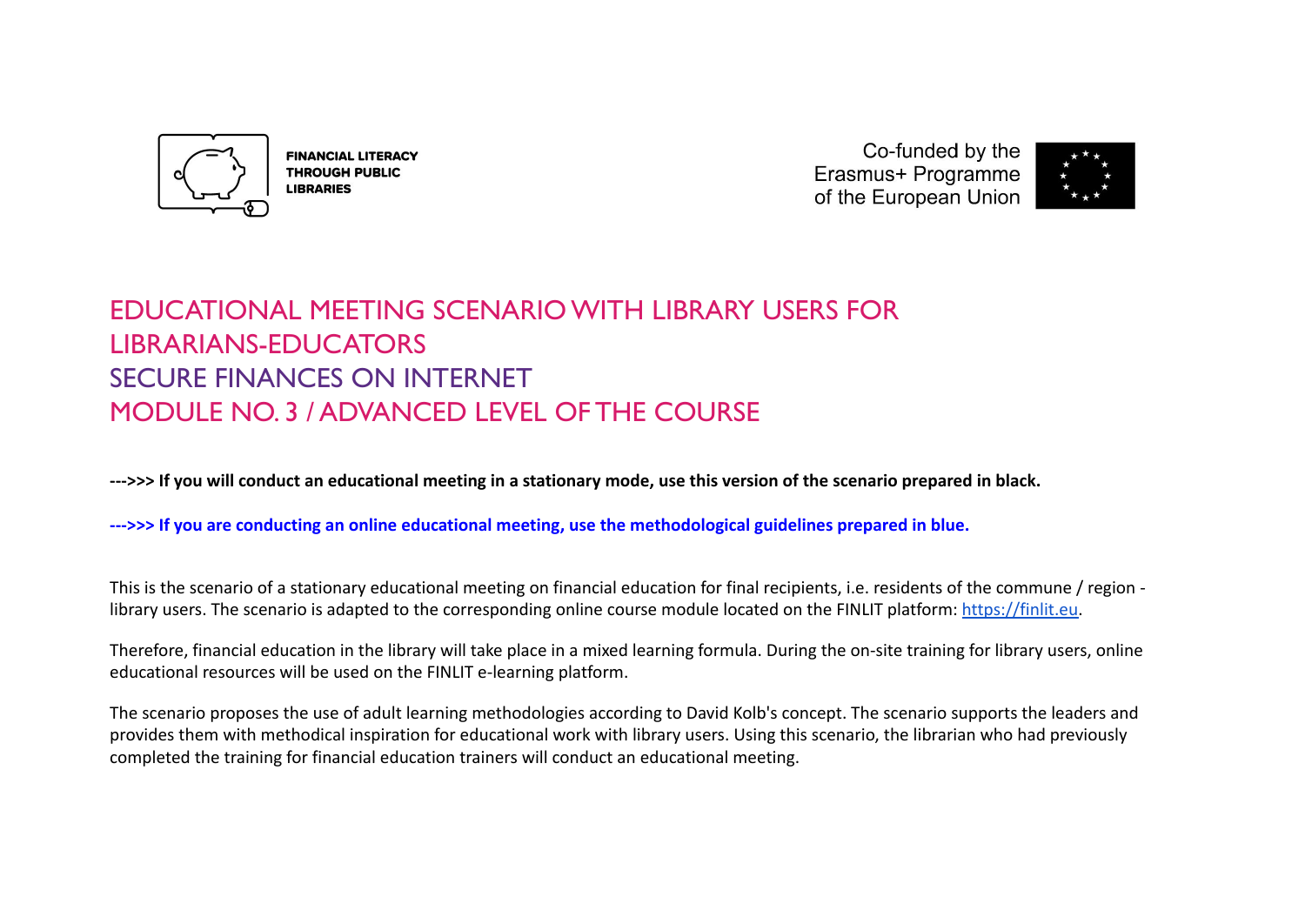

As an online meeting leader, use the functionality of your chosen remote working platform to guide your course participants through the training content of the module. Participants will also be able to perform specific activities stationary at their place of stay during the online meeting (i.e. they will be able to perform short tasks on their own according to the instructions provided by the teacher, e.g. "write some of your associations with internet safety / online threats, etc. on a piece of paper. paper and read your answers to other course participants"). Participants will also take part in various online activities proposed by the trainer, such as speaking in front of the camera, asking questions, commenting / answering in a chat, participating in surveys, working in virtual rooms, performing short tasks alone or in a group. During the online training, educational materials and short exercises from the course screens on the e-learning platform of the FINLIT project will be used.

#### Caution:

The stages of the educational meeting are scheduled for several hours. It may be too long for one educational meeting with the locals. Therefore, you can choose from among the substantive stages and decide which stages you will eventually complete in an educational meeting with a group of participants.

It all depends on the specific age group of the students and their personal needs in terms of the knowledge contained in the module and interest in the topic.

Remember, however, that if you decide to carry out a selected stage of the educational meeting - make sure to guide participants through the entire activity described in this stage (do not shorten a given stage of the meeting and do not select only individual parts from it!). Try to complete all 4 stages of the Kolb cycle, such as: experience, reflection, knowledge/ theory and application / implementation) described in the scenario. It is important that the goal of a given stage of the meeting that you carry out with the participants is achieved while maintaining the principle of adult learning in accordance with the Kolb cycle proposed in the scenario.

After selecting the stages of the meeting that you plan to carry out with the participants, do not forget to plan two breaks (15 minutes each) between each stage of the meeting.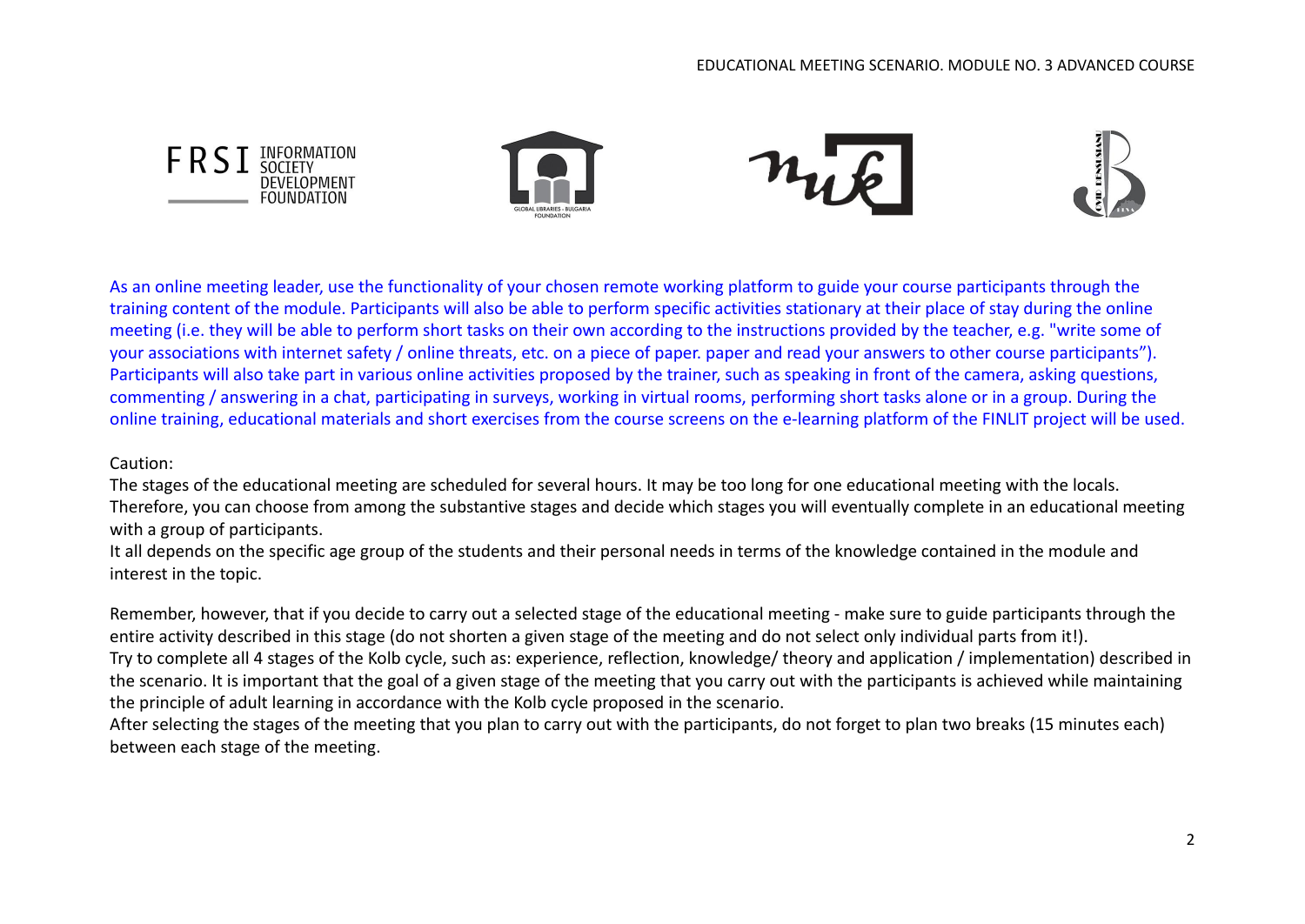# **TITLE OF THE EDUCATIONAL MEETING**

#### SECURE FINANCES ON INTERNET

## **EDUCATIONAL GOALS OF THE MEETING**

- 1. Raising the level of knowledge on the protection of access to internet banking and the security of banking operations via the Internet.
- 2. Getting to know and better understand the methods of fraud and extortion used by criminals operating on the Internet.

#### **STAGES OF THE MEETING**

- STAGE 1 (approx. 20 min.) Welcoming participants, getting to know each other
- STAGE 2 (approx. 15 min.) Presentation of the project, goals and rules of the meeting
- STAGE 3 (approx. 60 min.) How to protect access to electronic banking and how to safely perform financial operations?
- STAGE 4 (approx. 70 min.) How do internet criminals work?
- STAGE 5 (approx. 15 min.) Summary and conclusion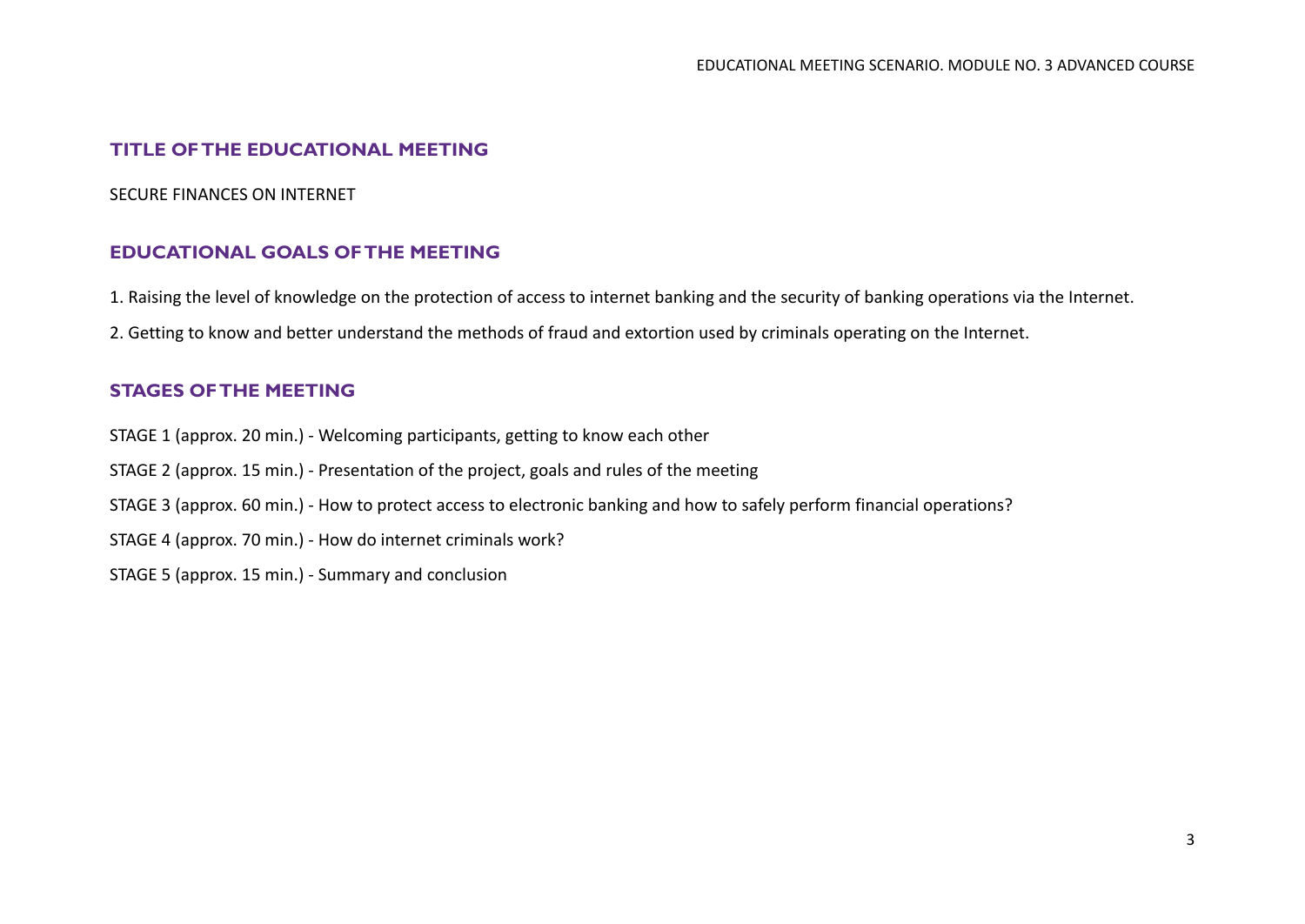# **STEP-BY-STEP DESCRIPTION OF THE EDUCATIONAL MEETING**

# **STAGE 1**

1.1 Name of the stage: Welcoming participants, getting to know each other.

1.2 Educational purpose of the stage:

a) meeting participants and the trainer getting to know each other

1.3 Organizational issues:

1.3.1 Planned time for activity: 20 min.

1.3.2 No. of slides in an online course: no slides.

1.3.3 Required materials to conduct the educational meeting: small cards, pens or other writing utensils - for possible use.

1.4 Activity (description and additional comments):

1.4.1 Greet participants and introduce yourself. Explain what you do on a daily basis, where you work, what you do in your free time, etc.

1.4.2 Ask the participants for a similar presentation. Have each of them presented by the person sitting next to them. Give them time to prepare mutual presentations. If any of the participants needs it, they can use a piece of paper on which they will write down information about the presented person.

Suggest a short exercise taking into account the technological mobility of the participants:

(1) on the online whiteboard - participants write their name in color and attach a symbol using the available tools of the board or (2) write in the chat - they state their own and character trait starting with the first letter of the first name, e.g. Ewa - energetic, Adam ambitious.

1.4.3 Thank you for introducing the participants. Announce transition to the next stage of the meeting.

# **STAGE 2**

2.1 Name of the stage: Presentation of the project, goals and rules of the meeting.

2.2 Educational purpose of the stage:

a) familiarizing participants with the meeting agenda

b) discussion of working methods and organizational issues during the meeting

2.3 Organizational issues:

2.3.1 Planned time for activity: 15 min.

2.3.2 No. slides in an online course: no slides.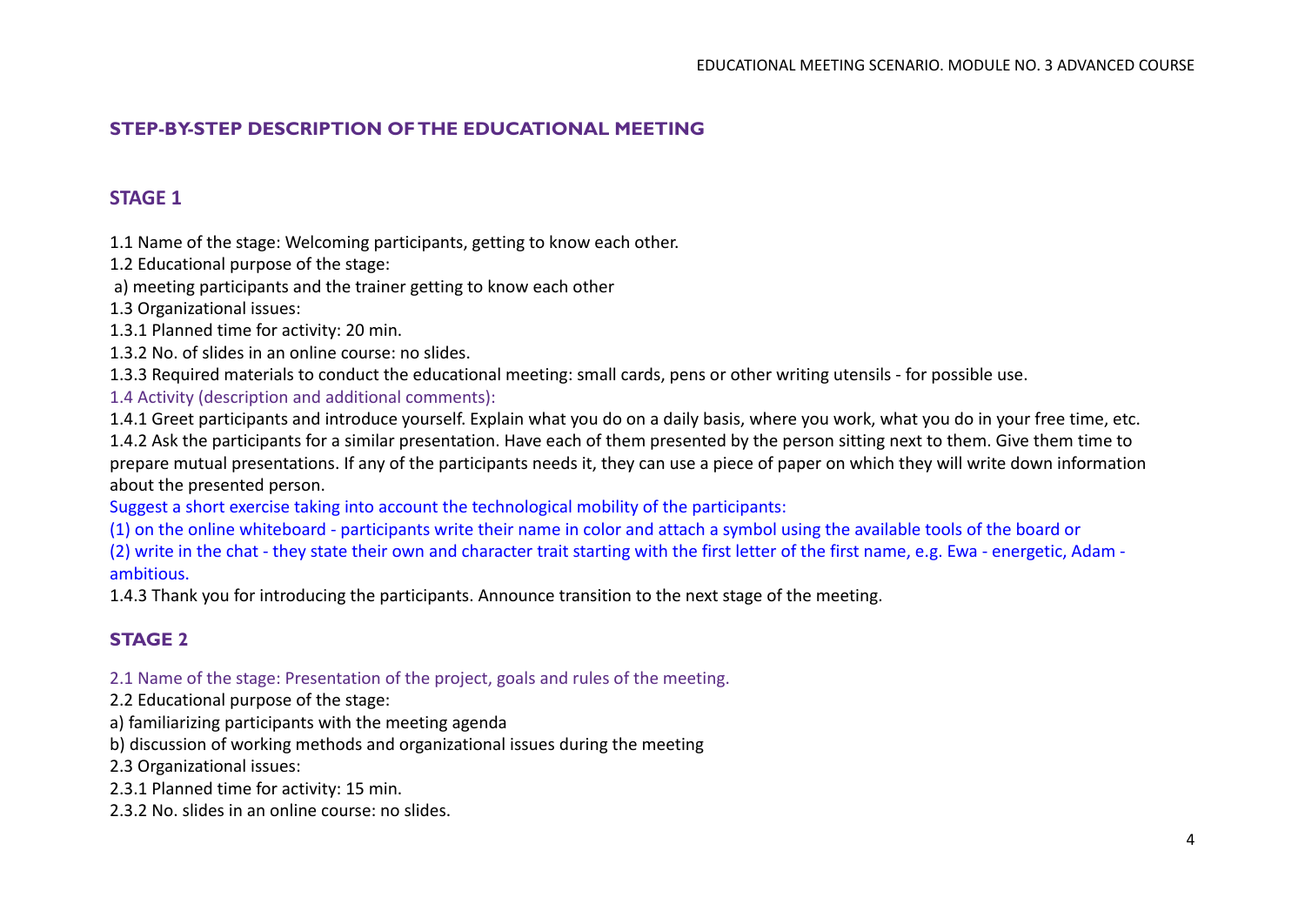2.3.3 Required materials to conduct the educational meeting: flipchart, markers.

2.4 Activity (description and additional comments):

2.4.1 Inform about the project under which the educational meeting is taking place. Briefly discuss the goals and agenda of the meeting by referencing the online course. Inform that participants will use the online course and other resources during the meeting.

Ask for active participation and sharing of experiences.

Share your screen (Share Screen function) and present the initial screens of the module with a description of the benefits for participants and the topic of the course.

2.4.2 Discuss organizational matters. Ask if there are any issues at this stage that require clarification or clarification. Answer any questions. 2.4.3 Ask about the motivation and expectations for attending the meeting. Write your answers on a flipchart.

After all participants have spoken, briefly summarize the expectations expressed.

# **STAGE 3**

3.1 Name of the stage: How to protect access to electronic banking and how to safely perform financial operations?

3.2 Educational purpose of the stage:

a) raising the level of knowledge on the protection of access to internet banking and the security of banking operations via the Internet.

3.3 Organizational issues:

3.3.1 Planned time for activity: 60 min.

3.3.2 No. slides in an online course: chapter no. 1 and no. 2 online course.

3.3.3 Required materials to conduct the educational meeting: flipchat, markers, small cards, pens or other writing utensils.

3.4 Stages of the Kolb cycle (description and additional comments):

## **3.4.1 Experience**

Ask participants to think about the rules they know or apply to protect access to a bank account, payment card, computer, mobile phone or documents and ensure the security of transactions. Ask them to list them on the forum. Write them down on a flipchart.

Discuss which principles are key and which methods are most effective.

You can suggest that everyone write down a few such rules and briefly discuss them for the camera. Another option: divide the participants into small teams and offer to work together on a virtual flipchart (e.g. in the Jamboard application) in virtual rooms (Breakout Rooms). Then each team presents the results of their work.

#### **3.4.2 Reflection**

Ask the participants if they are applying all of the above-mentioned principles and methods in practice. If not, discuss why, despite being aware of the risks, people do not follow these rules?

Invite participants to discuss on the forum. Determine how each person speaks, e.g. start at the end of the alphabetical order according to participants' first names. Such an idea of arranging the order of statements will additionally enliven the atmosphere of the discussion.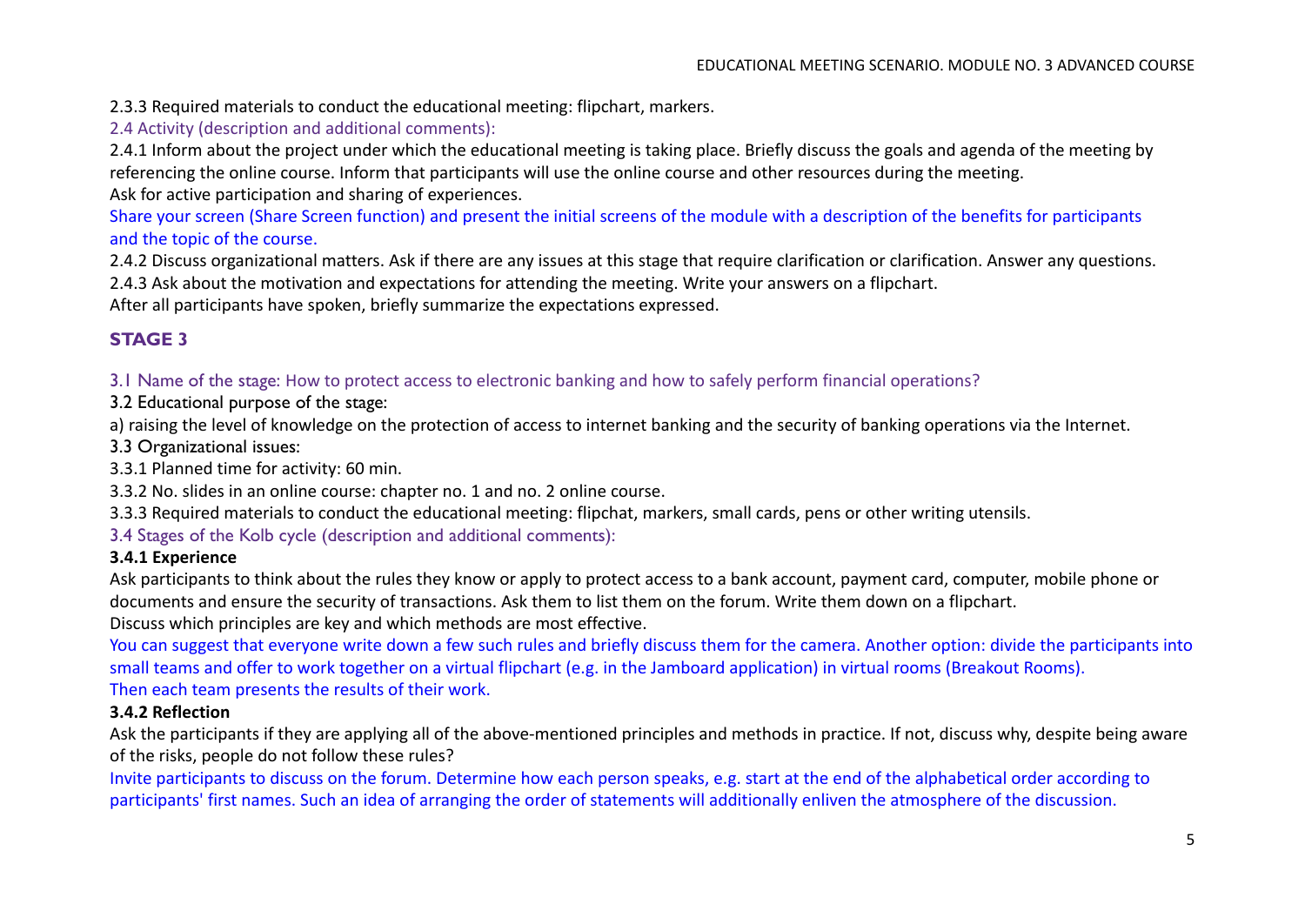#### **3.4.3 Knowledge/ theory**

Suggest that participants read the part of the online course on electronic banking access protection and secure transaction execution.

You can suggest that participants share their screen (Share Screen function) and read the course content on the screen for the whole group.

#### **3.4.4 Application/deployment**

Ask participants to work in pairs to create short lists (approx. 3-4 points) of specific changes aimed at increasing the level of access protection to electronic banking and other confidential banking information. The list may include such actions as, for example, changing the account password, securing the phone with a PIN code or scanning the computer with an antivirus program.

If they are willing, they can present their ideas on the forum. As a homework assignment, suggest creating a secure password using the method described in the slide in chapter no. 1

*Select that the list is created only for the needs of meeting participants and no one will verify them or ask for their implementation.*

The list of specific actions to increase the level of protection of access to electronic banking, participants can jointly create in an Etherpad document or in the Jamboard application. Earlier, as the leader, prepare the selected tool and send a link to it, e.g. via chat on the platform. If there are not many people at the meeting (e.g. 6-8), everyone can work in one group on one virtual document without fear of chaos. In a larger group, it is advisable to divide the participants into, for example, two teams.

# **STAGE 4**

#### 4.1 Name of the stage: How do internet criminals work?

4.2 Educational purpose of the stage:

a) getting to know and better understand the methods of fraud and extortion used by criminals operating on the Internet.

4.3 Organizational issues:

4.3.1 Planned time for activity: 70 min.

4.3.2 No. slides in an online course: chapter no. 3 online course.

4.3.3 Required materials to conduct the educational meeting: flipchat, markers.

4.4 Stages of the Kolb cycle (description and additional comments):

## **4.4.1 Experience**

Ask participants if they know, at least hearsay, of frauds or extortion committed using the Internet. Ask them to tell the story of these events. If none of the participants shared the story they heard, use the cases described by the media - examples below, in the materials for the leading person.

You can divide participants into groups in virtual rooms (Breakout Rooms) so that they can discuss their experiences in a smaller group. Then collect information from all groups or only from one of the groups, e.g. you will decide who will share your story on the forum by drawing lots. Draw (example): there will be a group with names beginning with a letter from K to P, etc.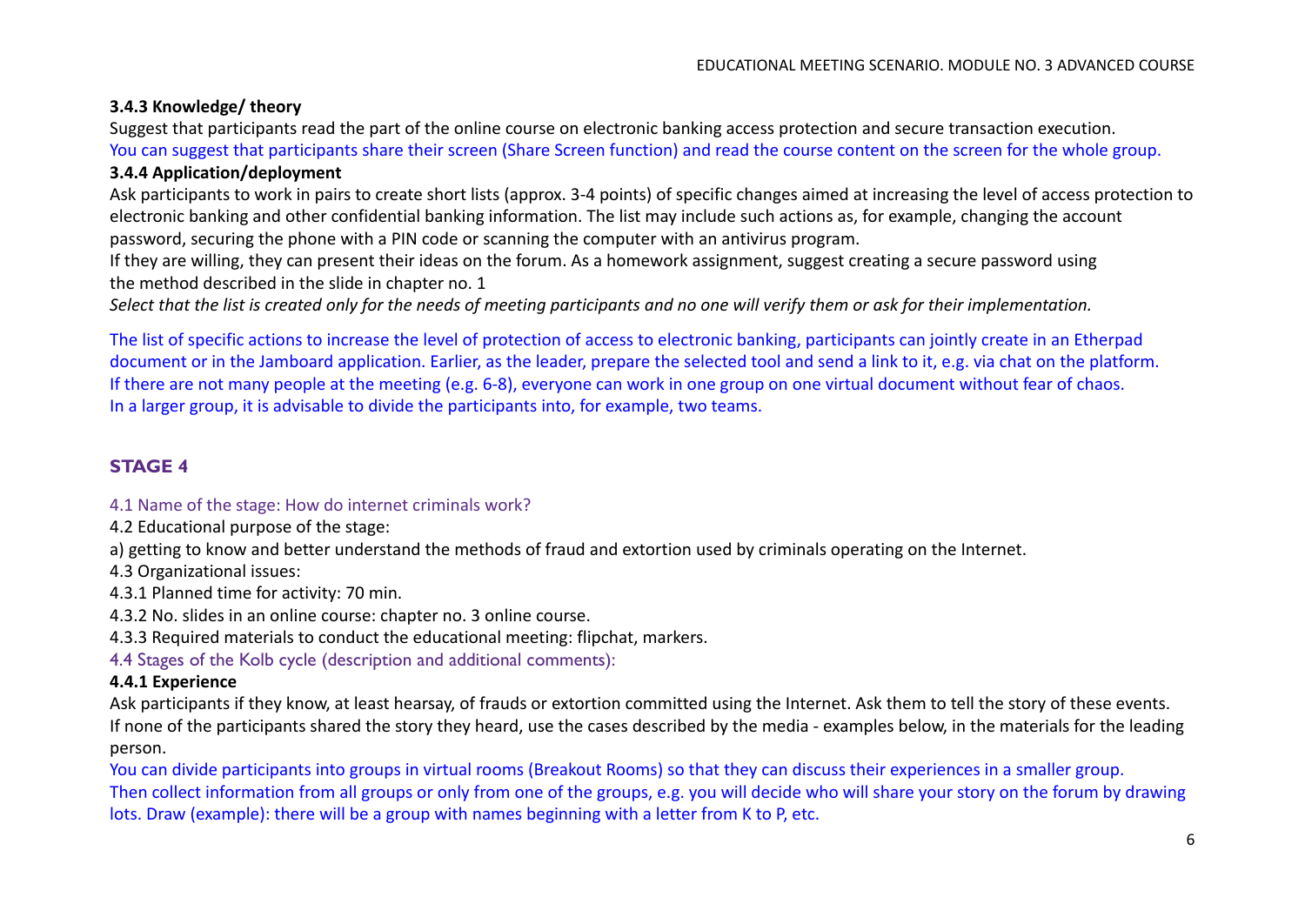#### **4.4.2 Reflection**

Discuss what causes people to become victims of crime related to funded operations.

You ask the same questions in the group forum and encourage them to answer to the camera. Summarize the answers and ask for comments - statements for the camera.

## **4.4.3 Knowledge/ theory**

Offer participants to the part of the online course on how criminals operate.

You can suggest that participants share their screen (Share Screen function) and read the course content on the screen for the whole group.

## **4.4.4 Application/deployment**

Have a discussion with the participants and together create a brief instruction entitled How not to be deceived when using the Internet or smartphone? You can also group participants into groups of 3-5 people. Let each of the groups work out 3-4 rules and write them down on a piece of paper. Ask each group to present the effect of your work on the forum.

Participants can work together and create rules in the Etherpad document or in the Jamboard application. Earlier, as the leader, prepare the selected tool and send a link to it, e.g. via chat on the platform. In a virtual document/ flipchart, write:

What to do in order not to be deceived when using the Internet or a smartphone?/ Suggest a list of rules.

# **STAGE 5**

#### 5.1 Name of the stage: Summary and conclusions.

- 5.2 Educational purpose of the stage:
- a) summary of the issues learned at the meeting
- 5.3 Organizational issues:
- 5.3.1 Planned time for activity: 15 min.
- 5.3.2 No. slides in an online course: assessment tool.
- 5.3.3 Required materials to conduct the educational meeting: computers.

## 5.4 Activity (description and additional comments):

5.4.1 Summarize the meeting briefly. Remind what its topic was.

Refer to the expectations formulated at the beginning of the meeting.

5.4.2 Thank you for the meeting. Inform when the next one will take place and what topic it will be devoted to.

Remind that participants can also use the online course at home. Answer any questions.

You can ask participants to complete their sentences in the chat: "After today's meeting, I know ... .."

5.4.3 Invite participants to solve the assessment tool.